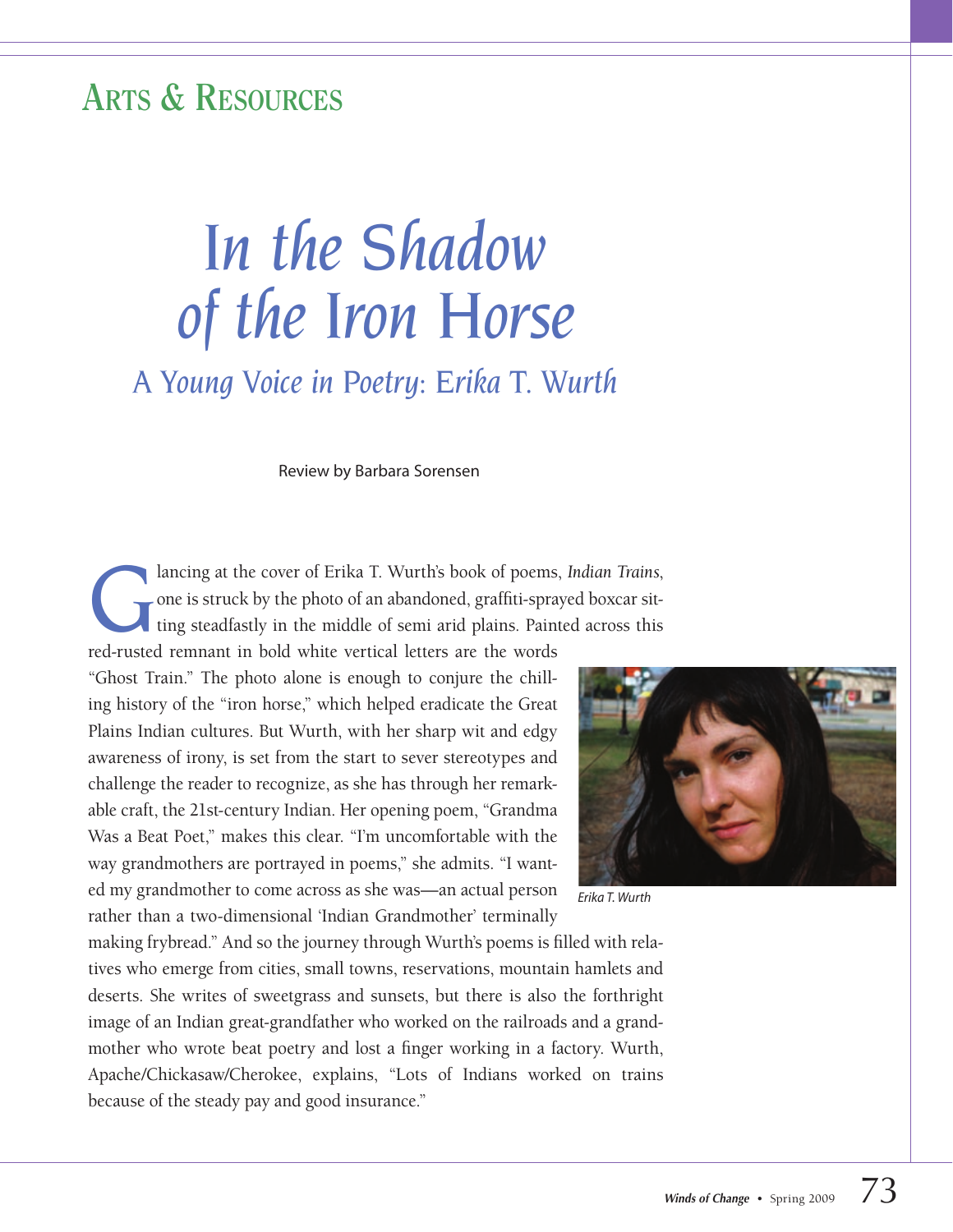## **Arts & Resources**



**Available from: WestEnd Press P.O. Box 27334 Albuquerque, NewMexico 87125 Paperback, \$11.95 http://westendpress.org**

A quick perusal of history from the 19th century onward reveals the devastating irony of Indians working side by

side with Asian immigrants in grading the railroad tracks that facilitated the demise of bison herds, depleted trees and forever altered the landscape, ushering in settlers and an assortment of opportunists. Pawnee, Shoshone and Paiute endured the intense labor for 15 cents a day and the promise of free passage on the trains. Other tribes, like the Northern Cheyenne, Apache and Lakota, kept an ever-present watch over the symbol of Manifest Destiny and periodically led raids on railroad workers in attempts to thwart its progress.

Though the image of the railroad and all of its conflicting history and accompanying metaphors loom large, this book of poems is not about the history of railroads and Indians. Instead, the railroad acts as an emotional backdrop through

which Wurth explores situations that weave in and out of humor and sadness, longing and hope. Her characters are real people, grounded by human flaws, some of whom she must inevitably leave behind. As Wurth travels optimistically forward in her own personal ghost train, poems trail along with a distinct, repetitive thrum: "the train the train the train/I've always lived by an Indian train..../I can still hear that long low whistle in the distance."

#### *Writing What People Don't See*

Wurth was born in Los Angeles, but lived most of her life in Colorado. Denver, the city that is a crossroads for nearly 25,000 Indians representing many different tribes, is an enigma. On any given day, the Indian presence seems invisible. When asked about this, Wurth says, "The four corner states, Colorado, Utah, New Mexico and Arizona, all have different histories. Colorado, of course did a 'sweeping out' (Sand Creek Massacre), and I think that this allows people to assume that most Indians live on reservations. This is simply not true." With this statement firmly implanted in her explanation, Wurth asserts, "As my friend Layli Long Soldier, Lakota, said of her own poetry, 'I wanted to write the stories that I wasn't seeing.'

Wurth acquired her undergraduate degree at Fort Lewis College in Durango, Colorado; her master's degree at the University of Toledo in Ohio; and her doctorate from the University of Colorado, at Boulder. She teaches creative writing at Western Illinois University in Macomb, Illinois. Wurth's list of poets she admires is eclectic and diverse: Kim Addonizio, Billy Collins, Sherman Alexie, James Welch and Lorna Dee Cervantes.

#### *Accepting What is Real*

Though Wurth is enscounced in academia, her poetry is not in the least bit influenced by trends or the lingering appeal of "language poetry," which inevitably takes itself too seriously. Wurth's irreverence is refreshing: "If you don't get the cosmic joke, you're screwed," she laughs. "My poems reflect a constant transformation in people. Different voices speak to different communities." Just as she is uncomfortable with how Indian grandmothers are too often depicted in poetry, so too is Wurth wary of people prying into religion. "Though I think some sense of religion is alluded to in my work, I try to back off of constant discussion of specific religious practices. It's personal and incredibly diverse. Some of us are traditionalists, some Native American Church members, some Methodists. There's so much interest in our religions that it makes me uneasy."

The mystical is clearly not what Wurth's poems explore. Although the past is always present in her poems, it acts as a lucid pathway to scenarios that include ghostly John Wayne movies, homeless urban Indians selling furniture on Denver street corners, powwows and fancydancing, Indian cowboys at rodeos, Indian women who cut themselves, their scars revealing stories: diabetes, alcoholism, drug abuse. With simple heartbreaking language, Wurth delicately introduces us to people she loved and lost: "My hands were like angels/holding the phone that day that you called/asking if I'd seen the sunset.../M, how you ran and how you died inside/and how much I wanted to see you flower/and love your beautiful skin, how you touched mine/and listened to